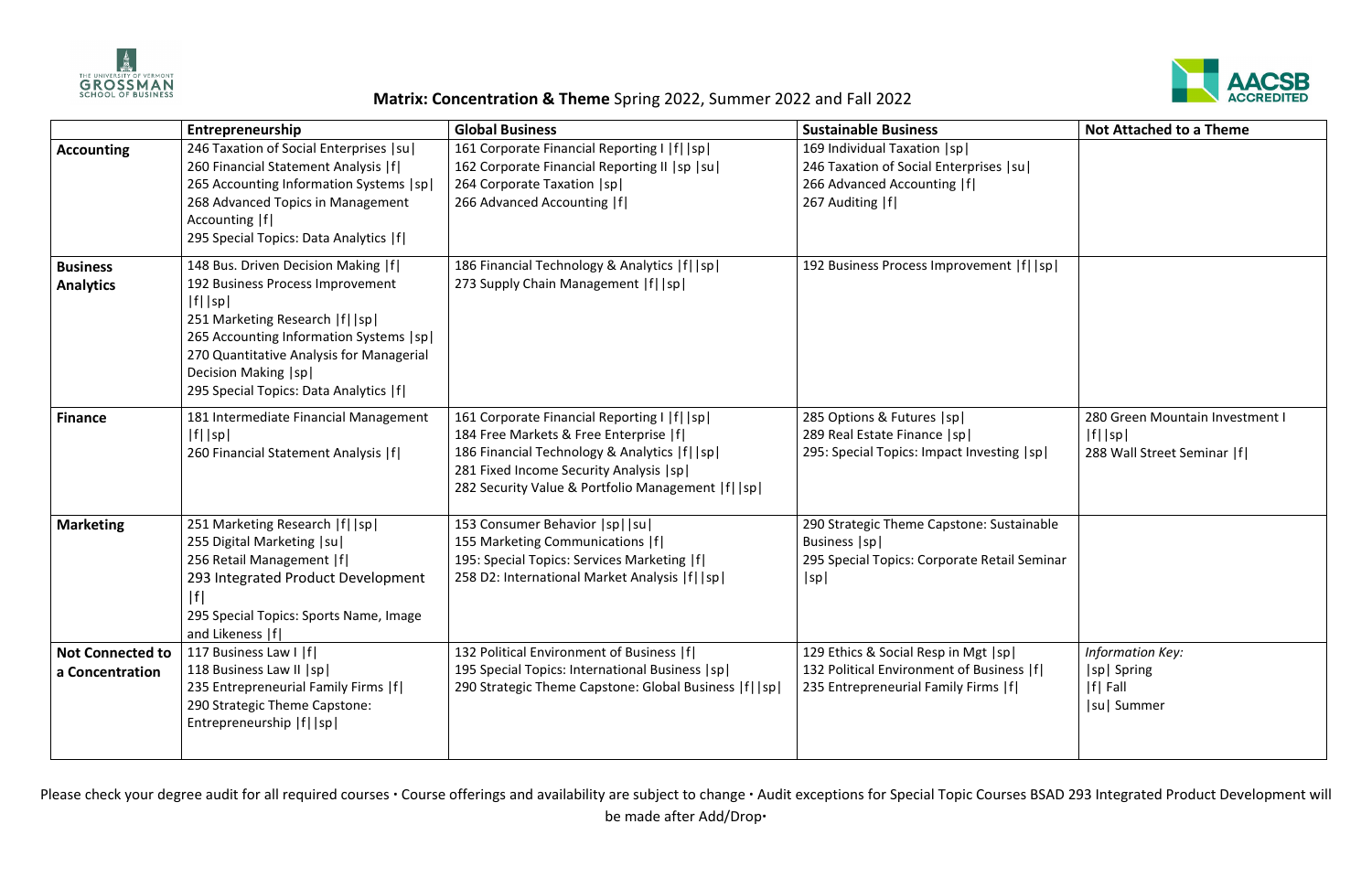## **Concentration & Theme Requirements/Course Options**

|                       | <b>Accounting</b>                                               | <b>Business Analytics</b>                       | <b>Finance</b>                                | <b>Marketing</b>                             |
|-----------------------|-----------------------------------------------------------------|-------------------------------------------------|-----------------------------------------------|----------------------------------------------|
| <b>Concentrations</b> | 161 Corporate Financial Reporting I   f    sp                   | 148 Bus. Driven Decision Making   f             | 161 Corporate Financial Reporting I   f    sp | 153 Consumer Behavior   sp     su            |
|                       | 162 Corporate Financial Reporting II   sp   su                  | 192 Business Process Improvement   f    sp      | 181 Intermediate Financial Management         | 155 Marketing Communications   f             |
|                       | 169 Individual Taxation   sp                                    | 186 Financial Technology & Analytics   f    sp  | $ f $   sp                                    | 195: Special Topics: Services Marketing  f   |
|                       | 246 Taxation of Social Enterprises   su                         | 251 Marketing Research   f    sp                | 184 Free Markets & Free Enterprise  f         | 251 Marketing Research   f    sp             |
|                       | 260 Financial Statement Analysis   f                            | 265 Accounting Information Systems   sp         | 186: Financial Technology & Analytics         | 255 Digital Marketing   su                   |
|                       | 264 Corporate Taxation   sp                                     | 270 Quantitative Analysis for Managerial        | $ f $ $ sp $                                  | 256 Retail Management  f                     |
|                       | 265 Accounting Information Systems   sp                         | Decision Making   sp                            | 260 Financial Statement Analysis   f          | 258 D2: International Market Analysis        |
|                       | 266 Advanced Accounting   f                                     | 273 Supply Chain Management   f    sp           | 280 Green Mountain Investment I   f    sp     | $ f $   sp                                   |
|                       | 267 Auditing  f                                                 | 295 Special Topics: Data Analytics   f          | 281 Fixed Income Security Analysis   sp       | 290 Strategic Theme Capstones: Sustainable   |
|                       | 268 Advanced Topics in Management Accounting                    |                                                 | 282 Security Value & Portfolio Management     | Business   sp                                |
|                       |                                                                 |                                                 | $ f $ $ sp $                                  | 293 Integrated Product Development  f        |
|                       | 295 Special Topics: Data Analytics   f                          |                                                 | 285 Options & Futures   sp                    | 295 Special Topics: Corporate Retail Seminar |
|                       |                                                                 |                                                 | 288 Wall Street Seminar   f                   | sp                                           |
|                       |                                                                 |                                                 | 289 Real Estate Finance   sp                  | 295 Special Topics: Name, Image and          |
|                       |                                                                 |                                                 | 295: Special Topics: Impact Investing   sp    | Likeness   f                                 |
|                       |                                                                 |                                                 |                                               |                                              |
|                       |                                                                 |                                                 |                                               |                                              |
|                       | Entrepreneurship                                                | <b>Global Business</b>                          | <b>Sustainable Business</b>                   |                                              |
| <b>Themes</b>         | 117 Business Law I   f                                          | 132 Political Environment of Business  f        | 129 Ethics & Social Resp in Mgt  sp           |                                              |
|                       | 118 Business Law II   sp                                        | 153 Consumer Behavior   sp     su               | 132 Political Environment of Business   f     |                                              |
|                       | 148 Bus. Driven Decision Making   f                             | 155 Marketing Communications   f                | 169 Individual Taxation   sp                  |                                              |
|                       | 181 Intermediate Financial Management  f   sp                   | 161 Corporate Financial Reporting I   f    sp   | 192 Business Process Improvement   f    sp    |                                              |
|                       | 192 Business Process Improvement   f    sp                      | 162 Corporate Financial Reporting II   sp   su  | 235 Entrepreneurial Family Firms   f          |                                              |
|                       | 235 Entrepreneurial Family Firms   f                            | 184 Free Markets & Free Enterprise   f          | 246 Taxation of Social Enterprises   su       |                                              |
|                       | 246 Taxation of Social Enterprises   su                         | 195: Special Topics: Services Marketing   f     | 266 Advanced Accounting   f                   |                                              |
|                       | 251 Marketing Research   f    sp                                | 186 Financial Technology & Analytics   f    sp  | 267 Auditing   f                              |                                              |
|                       | 255 Digital Marketing   su                                      | 195 Special Topics: International Business      | 285 Options & Futures  sp                     |                                              |
|                       | 256 Retail Management   f                                       | sp                                              | 289 Real Estate Finance   sp                  |                                              |
|                       | 260 Financial Statement Analysis   f                            | 258 D2: International Market Analysis   f    sp | 290 Strategic Theme Capstone: Sustainable     |                                              |
|                       | 265 Accounting Information Systems   sp                         | 264 Corporate Taxation   sp                     | Business   sp                                 |                                              |
|                       | 268 Advanced Topics in Management Accounting                    | 266 Advanced Accounting   f                     | 295 Special Topics: Corporate Retail Seminar  |                                              |
|                       | f                                                               | 273 Supply Chain Management   f    sp           | sp                                            |                                              |
|                       | 270 Quantitative Analysis for Managerial Decision               | 281 Fixed Income Security Analysis   sp         | 295: Special Topics: Impact Investing  sp     |                                              |
|                       | Making   sp  <br>290 Strategic Theme Capstone: Entrepreneurship | 282 Security Value & Portfolio Management       |                                               |                                              |
|                       |                                                                 | $ f $   sp                                      |                                               |                                              |
|                       | $ f $  sp                                                       | 290 Strategic Theme Capstone: Global            |                                               |                                              |
|                       | 293 Integrated Product Development  f                           | Business   f    sp                              |                                               |                                              |
|                       | 295 Special Topics: Name, Image and Likeness  f                 |                                                 |                                               |                                              |
|                       | 295 Special Topics: Data Analytics   f                          |                                                 |                                               |                                              |